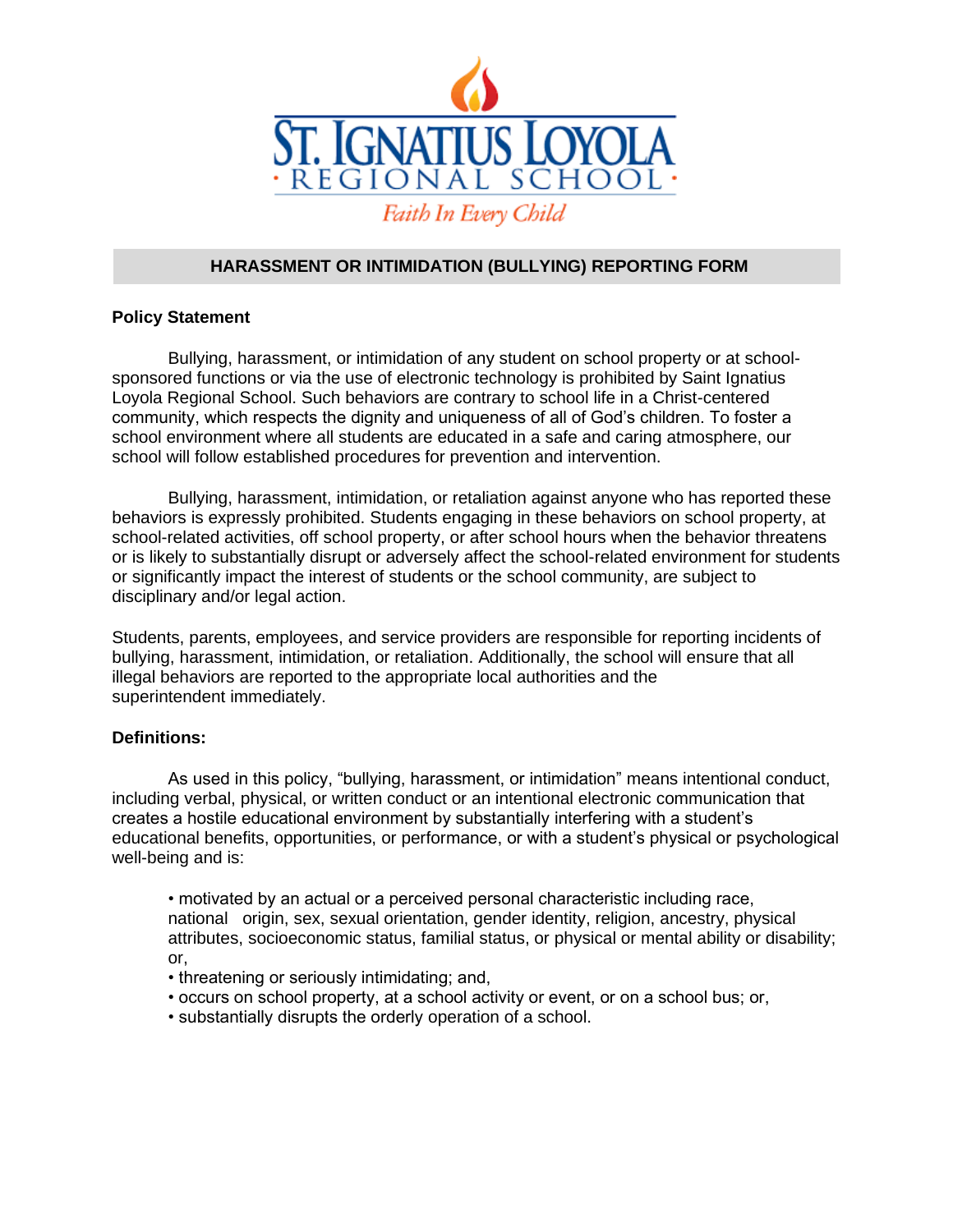## **Directions: Please complete this form and return it to the appropriate party**

Today's date:  $\frac{1}{2}$  / / / **PERSON REPORTING INCIDENT** Name: Telephone Number: E-mail: Place an **X** in the appropriate box:

| $\Box$ Student           | $\Box$ Parent/Guardian | <b>□ Close Adult Relative</b> |
|--------------------------|------------------------|-------------------------------|
| $\Box$ Witness/Bystander | $\Box$ School staff    | $\Box$ Other                  |
|                          |                        |                               |

Name of student victim: \_\_\_\_\_\_\_\_\_\_\_\_\_\_\_\_\_\_\_\_\_\_\_\_\_\_\_\_\_\_\_\_\_\_\_Grade: \_\_\_\_\_\_\_\_\_\_\_\_\_\_

# **Place an X next to the statement(s) that best describes what happened (choose all that apply):**

 $\Box$  Any bullying, harassment, or intimidation that involves physical aggression

- ▢ Hitting, kicking, shoving, spitting, hair pulling, or throwing something
- $\Box$  Getting another person to hit or harm the student
- ▢ Teasing, name-calling, making critical remarks, or threatening, in person or by other means
- $\Box$  Demeaning and making the victim of jokes
- ▢ Making rude and/or threatening gestures
- $\Box$  Excluding or rejecting the student,
- $\Box$  Intimidating (bullying), extorting, or exploiting
- $\Box$  Spreading hurtful rumors or gossip
- $\Box$  Electronic Communication (Specify)  $\Box$  Other (specify)

## **Where did the incident happen (choose all that apply)?**

▢ On school property

Location: (e.g. classroom, playground) \_\_\_\_\_

- $\Box$  At a school-sponsored activity or event off school property
- $\Box$  On a school bus
- $\Box$  On the way to/from school
- ▢ Online

### **Name(s) of alleged offender(s) (If known):**